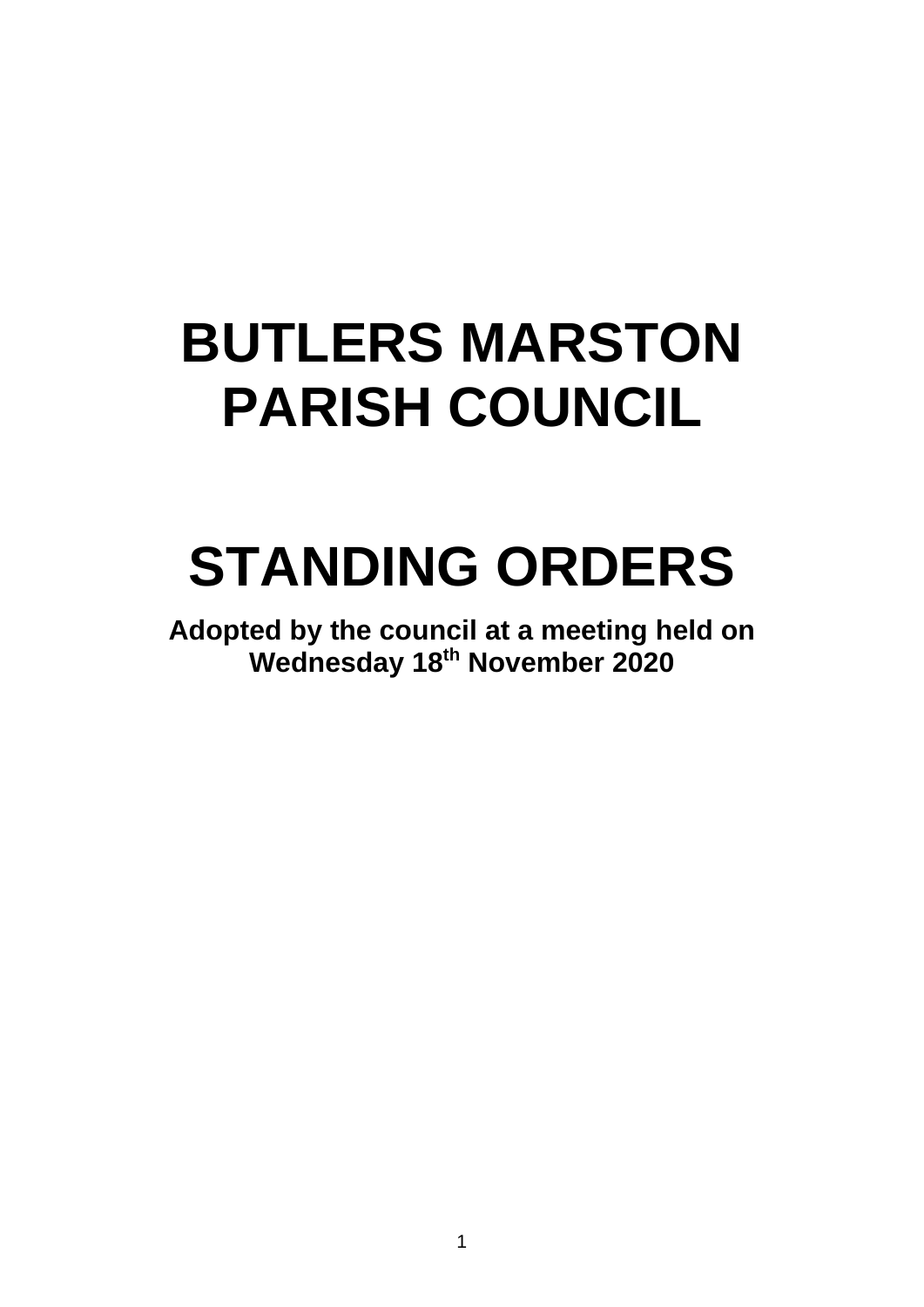| 1. |                                                            |
|----|------------------------------------------------------------|
| 2. |                                                            |
| 3. |                                                            |
| 4. | <b>EXTRAORDINARY MEETINGS OF THE COUNCIL,</b>              |
| 5. |                                                            |
| 6. |                                                            |
| 7. | <b>MOTIONS FOR A MEETING THAT REQUIRE WRITTEN NOTICE</b>   |
| 8. | <b>MOTIONS AT A MEETING THAT DO NOT REQUIRE WRITTEN</b>    |
| 9. |                                                            |
|    |                                                            |
|    |                                                            |
|    |                                                            |
|    |                                                            |
|    |                                                            |
|    | 15. ACCOUNTS AND ACCOUNTING STATEMENTS 13                  |
|    | 16. FINANCIAL CONTROLS AND PROCUREMENT  13                 |
|    |                                                            |
|    | 18. RESPONSIBILITIES TO PROVIDE INFORMATION 15             |
|    | 19. RESPONSIBILITIES UNDER DATA PROTECTION LEGISLATION  16 |
|    | 20. EXECUTION AND SEALING OF LEGAL DEEDS  16               |
|    | 21. COMMUNICATING WITH DISTRICT AND COUNTY OR UNITARY      |
|    |                                                            |
|    |                                                            |
|    |                                                            |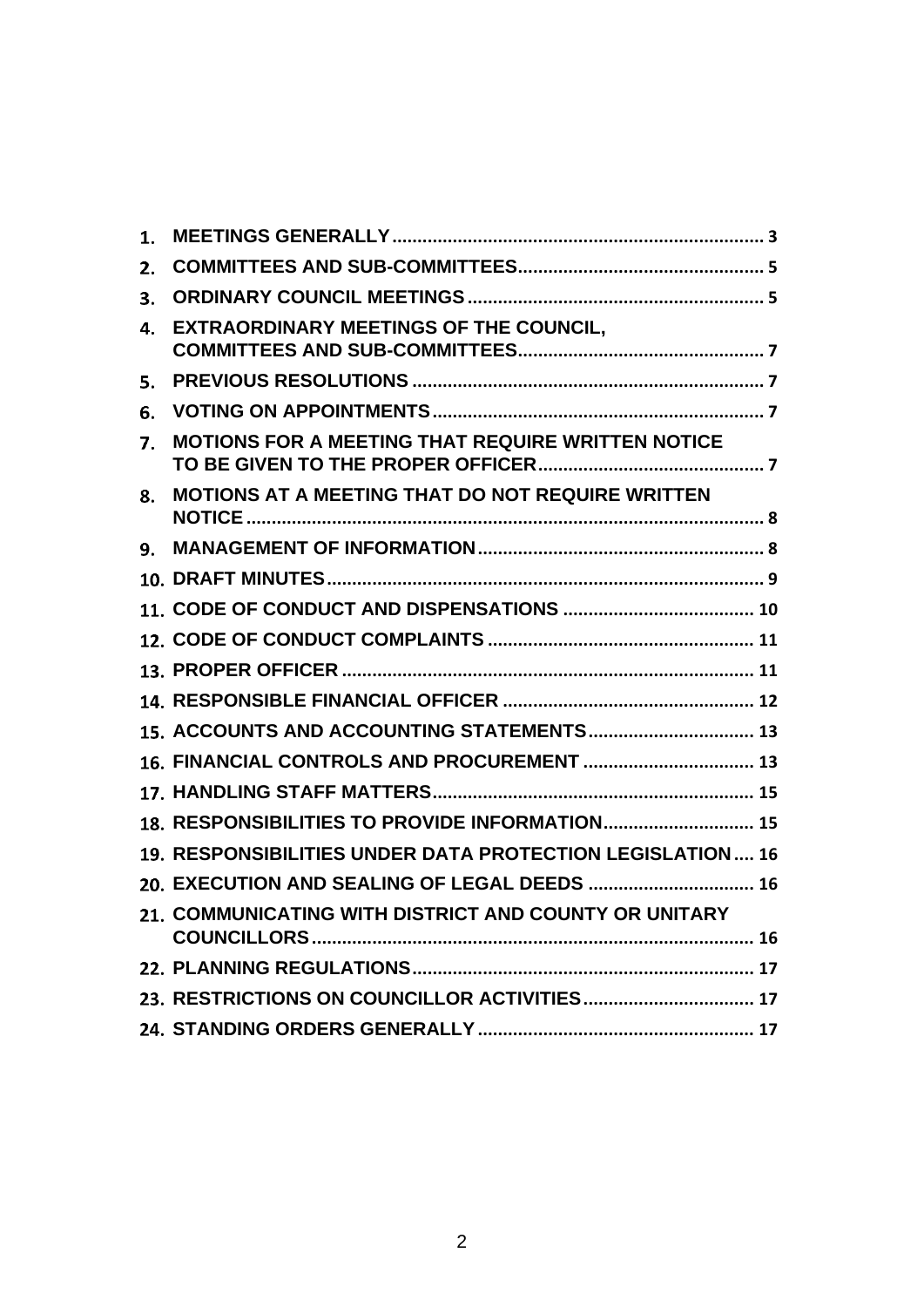# <span id="page-2-0"></span> $1.$ **MEETINGS GENERALLY**

- a **Meetings shall not take place in premises which at the time of the meeting are used for the supply of alcohol, unless no other premises are available free of charge or at a reasonable cost.**
- b **The minimum three clear days for notice of a meeting does not include the day on which notice was issued, the day of the meeting, a Sunday, a day of the Christmas break, a day of the Easter break or of a bank holiday or a day appointed for public thanksgiving or mourning.**
- c **Meetings shall be open to the public unless their presence is prejudicial to the public interest by reason of the confidential nature of the business to be transacted or for other special reasons. The public's exclusion from part or all of a meeting shall be by a resolution which shall give reasons for the public's exclusion.**
- d Members of the public may make representations, answer questions and give evidence at a meeting which they are entitled to attend in respect of the business on the agenda.
- e The period of time designated for public participation at a meeting in accordance with standing order 1(d) shall not exceed 15 minutes unless directed by the chairman of the meeting.
- f In accordance with standing order 1(d), a question shall not require a response at the meeting nor start a debate on the question. The chairman of the meeting may direct that a written or oral response be given.
- g A person who speaks at a meeting shall direct his comments to the chairman of the meeting.
- h Only one person is permitted to speak at a time. If more than one person wants to speak, the chairman of the meeting shall direct the order of speaking.
- i **Subject to standing order 1(j), a person who attends a meeting is permitted to report on the meeting whilst the meeting is open to the public. To "report" means to film, photograph, make an audio recording of meeting proceedings, use any other means for enabling persons not present to see or hear the meeting as it takes place or later or to report or to provide oral or written commentary about the meeting so that the report or commentary is available as the meeting takes place or later to persons not present.**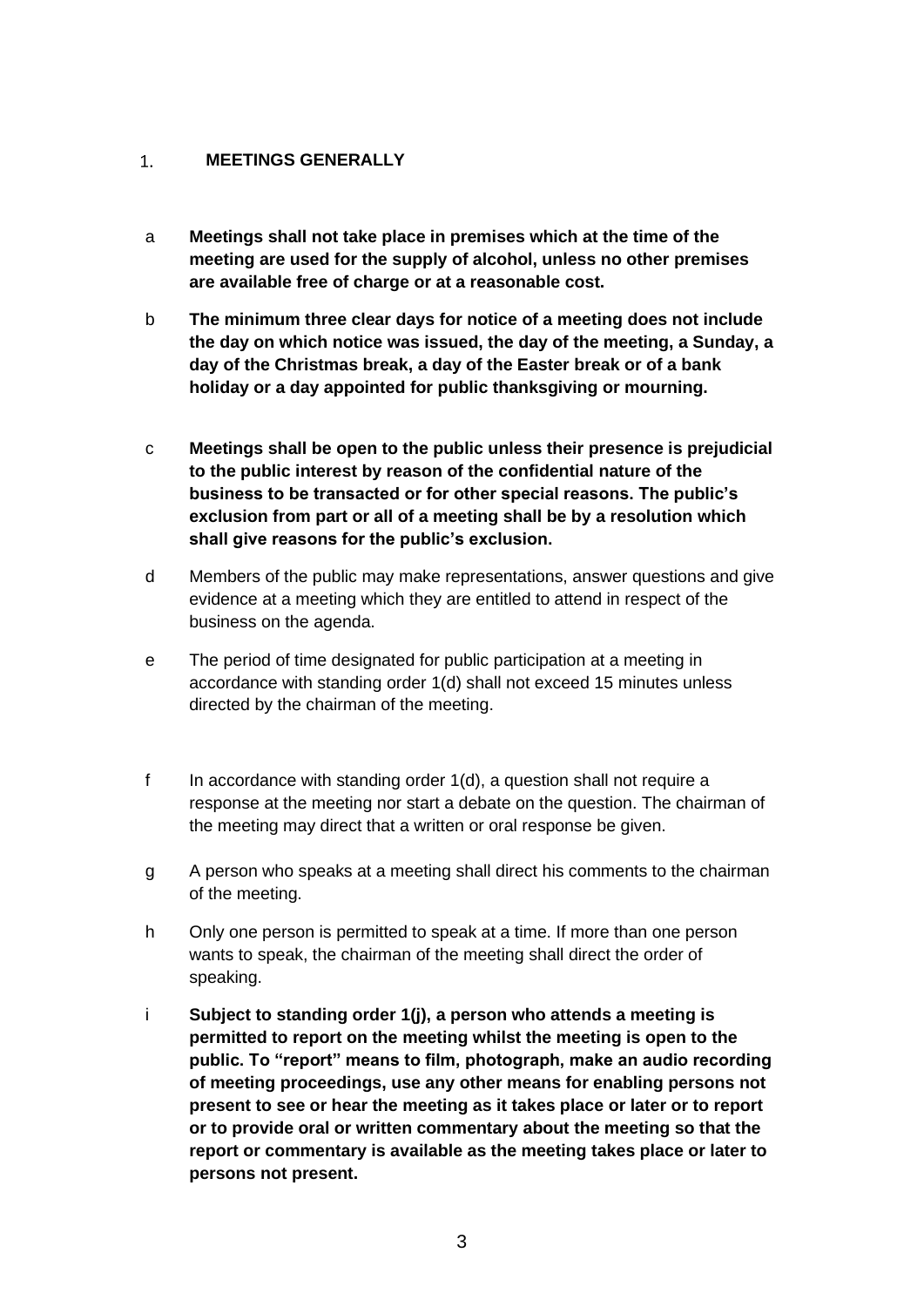- j **A person present at a meeting may not provide an oral report or oral commentary about a meeting as it takes place without permission.**
- k **The press shall be provided with reasonable facilities for the taking of their report of all or part of a meeting at which they are entitled to be present.**
- l **Subject to standing orders which indicate otherwise, anything authorised or required to be done by, to or before the Chairman of the Council may in his absence be done by, to or before the Vice-Chairman of the Council (if there is one).**
- m **The Chairman of the Council, if present, shall preside at a meeting. If the Chairman is absent from a meeting, the Vice-Chairman of the Council (if there is one) if present, shall preside. If both the Chairman and the Vice-Chairman are absent from a meeting, a councillor as chosen by the councillors present at the meeting shall preside at the meeting.**
- n **Subject to a meeting being quorate, all questions at a meeting shall be decided by a majority of the councillors and non-councillors with voting rights present and voting.**
- o **The chairman of a meeting may give an original vote on any matter put to the vote, and in the case of an equality of votes may exercise his casting vote whether or not he gave an original vote.**

*See standing orders 3(h) and (i) for the different rules that apply in the election of the Chairman of the Council at the annual meeting of the Council.*

- p **Unless standing orders provide otherwise, voting on a question shall be by a show of hands. At the request of a councillor, the voting on any question shall be recorded so as to show whether each councillor present and voting gave his vote for or against that question.** Such a request shall be made before moving on to the next item of business on the agenda.
- q The minutes of a meeting shall include an accurate record of the following:
	- i. the time and place of the meeting;
	- ii. the names of councillors who are present
	- iii. interests that have been declared by councillors and non-councillors with voting rights;
	- iv. the grant of dispensations (if any) to councillors and non-councillors with voting rights:
	- v. whether a councillor or non-councillor with voting rights left the meeting when matters that they held interests in were being considered;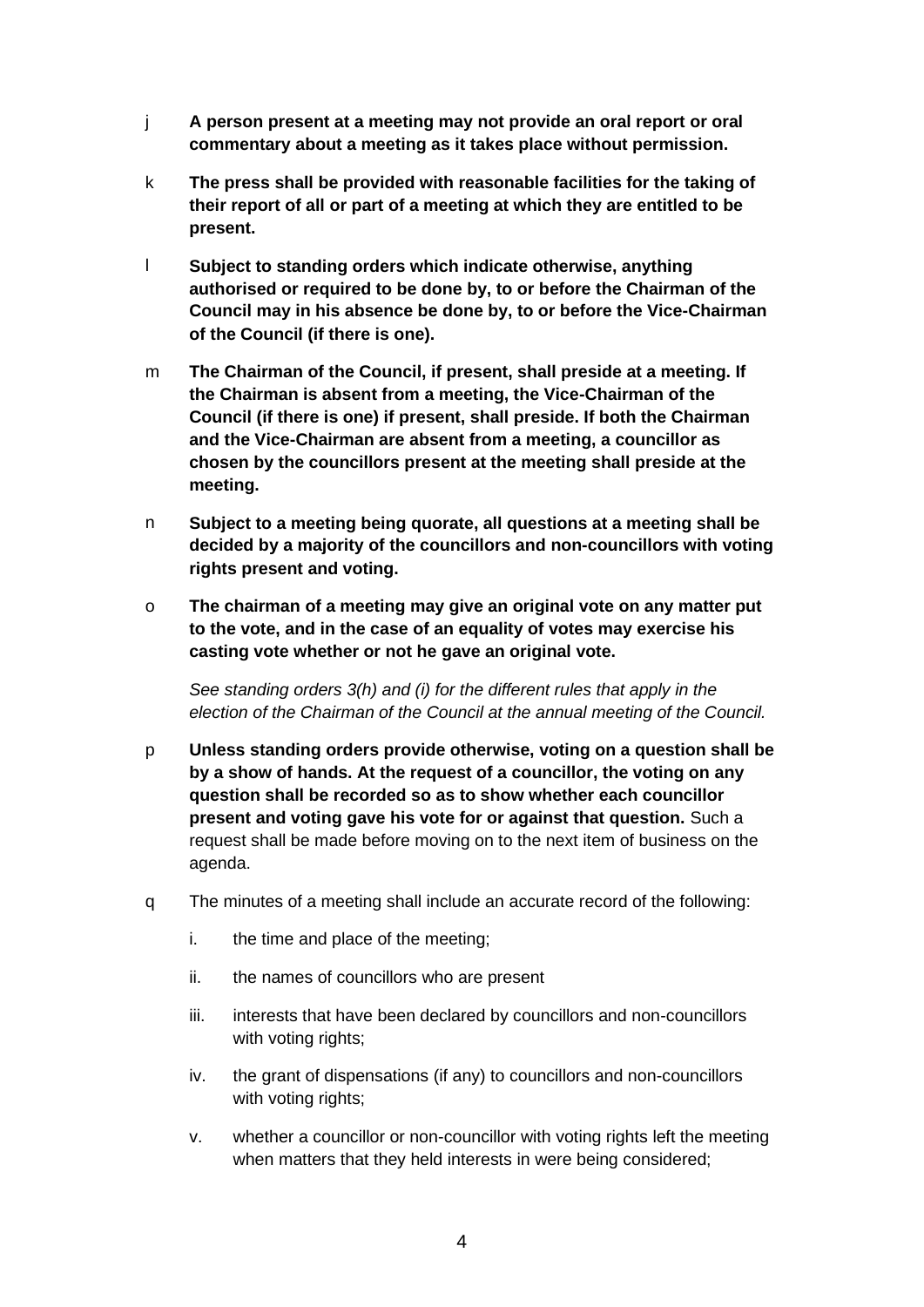- vi. if there was a public participation session; and
- vii. the resolutions made.
- r **A councillor or a non-councillor with voting rights who has a disclosable pecuniary interest or another interest as set out in the Council's code of conduct in a matter being considered at a meeting is subject to statutory limitations or restrictions under the code on his right to participate and vote on that matter.**
- s **No business may be transacted at a meeting unless at least one-third of the whole number of members of the Council are present and in no case shall the quorum of a meeting be less than three.**
- t **If a meeting is or becomes inquorate no business shall be transacted** and the meeting shall be closed. The business on the agenda for the meeting shall be adjourned to another meeting.
- u A meeting shall not exceed a period of 2 hours.

# <span id="page-4-0"></span>**COMMITTEES AND SUB-COMMITTEES**  $\overline{2}$ .

- a **Unless the Council determines otherwise, a committee may appoint a sub-committee whose terms of reference and members shall be determined by the committee.**
- b **The members of a committee may include non-councillors unless it is a committee which regulates and controls the finances of the Council.**
- c **Unless the Council determines otherwise, all the members of an advisory committee and a sub-committee of the advisory committee may be noncouncillors.**

### <span id="page-4-1"></span> $\overline{3}$ **ORDINARY COUNCIL MEETINGS**

- a **In an election year, the annual meeting of the Council shall be held on or within 14 days following the day on which the councillors elected take office.**
- b **In a year which is not an election year, the annual meeting of the Council shall be held on such day in May as the Council decides.**
- c **If no other time is fixed, the annual meeting of the Council shall take place at 6pm.**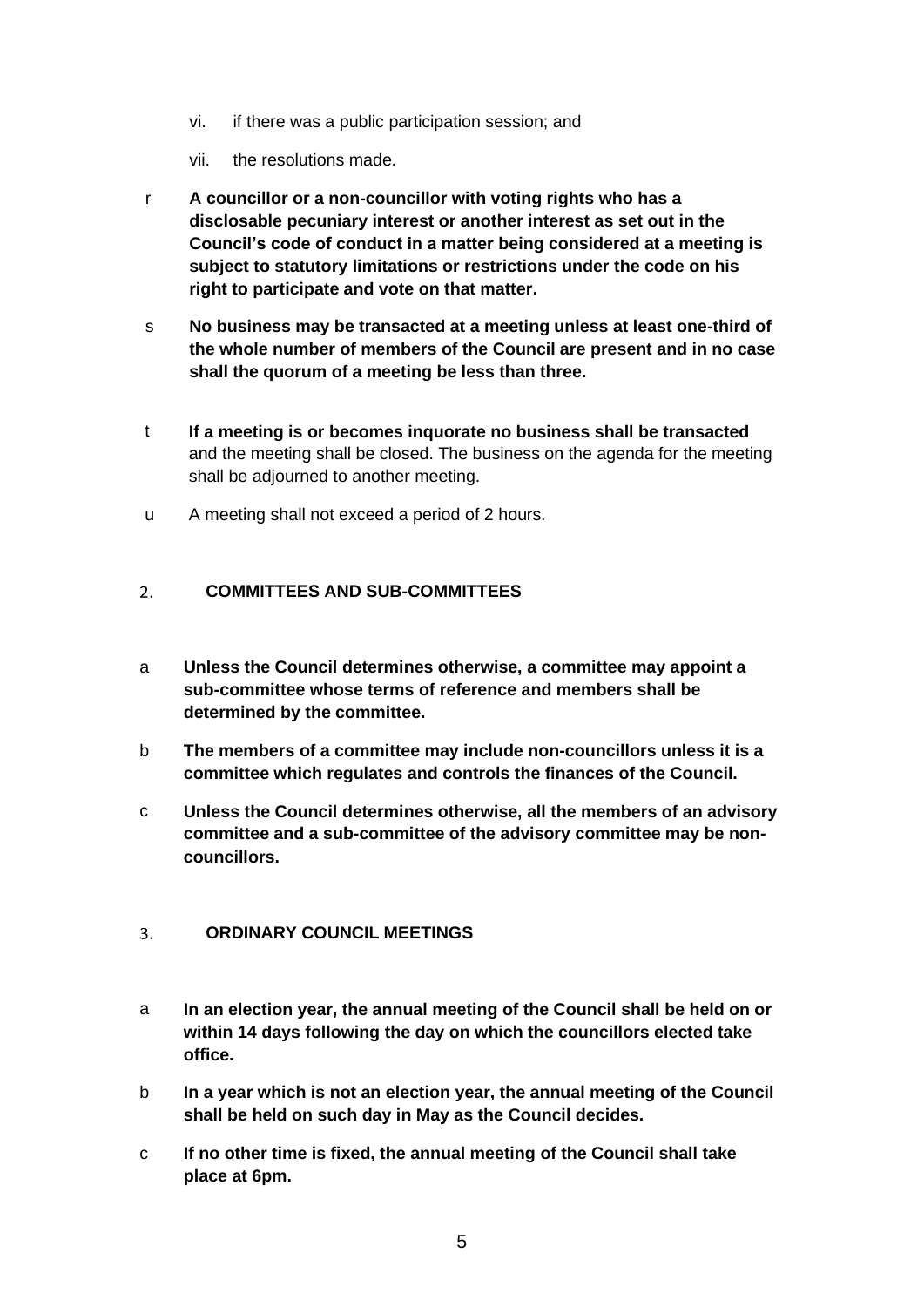- d **In addition to the annual meeting of the Council, at least three other ordinary meetings shall be held in each year on such dates and times as the Council decides.**
- e **The first business conducted at the annual meeting of the Council shall be the election of the Chairman and Vice-Chairman (if there is one) of the Council.**
- f **The Chairman of the Council, unless he has resigned or becomes disqualified, shall continue in office and preside at the annual meeting until his successor is elected at the next annual meeting of the Council.**
- g **The Vice-Chairman of the Council, if there is one, unless he resigns or becomes disqualified, shall hold office until immediately after the election of the Chairman of the Council at the next annual meeting of the Council.**
- h **In an election year, if the current Chairman of the Council has not been re-elected as a member of the Council, he shall preside at the annual meeting until a successor Chairman of the Council has been elected. The current Chairman of the Council shall not have an original vote in respect of the election of the new Chairman of the Council but shall give a casting vote in the case of an equality of votes.**
- i **In an election year, if the current Chairman of the Council has been reelected as a member of the Council, he shall preside at the annual meeting until a new Chairman of the Council has been elected. He may exercise an original vote in respect of the election of the new Chairman of the Council and shall give a casting vote in the case of an equality of votes.**
- j Following the election of the Chairman of the Council and Vice-Chairman (if there is one) of the Council at the annual meeting, the business shall include:
	- i. **In an election year, delivery by the Chairman of the Council and councillors of their acceptance of office forms unless the Council resolves for this to be done at a later date. In a year which is not an election year, delivery by the Chairman of the Council of his acceptance of office form unless the Council resolves for this to be done at a later date;**
	- ii. Confirmation of the accuracy of the minutes of the last meeting of the Council;
	- iii. In an election year, to make arrangements with a view to the Council becoming eligible to exercise the general power of competence in the future;
	- iv. Review of inventory of land and other assets including buildings and office equipment;
	- v. Confirmation of arrangements for insurance cover in respect of all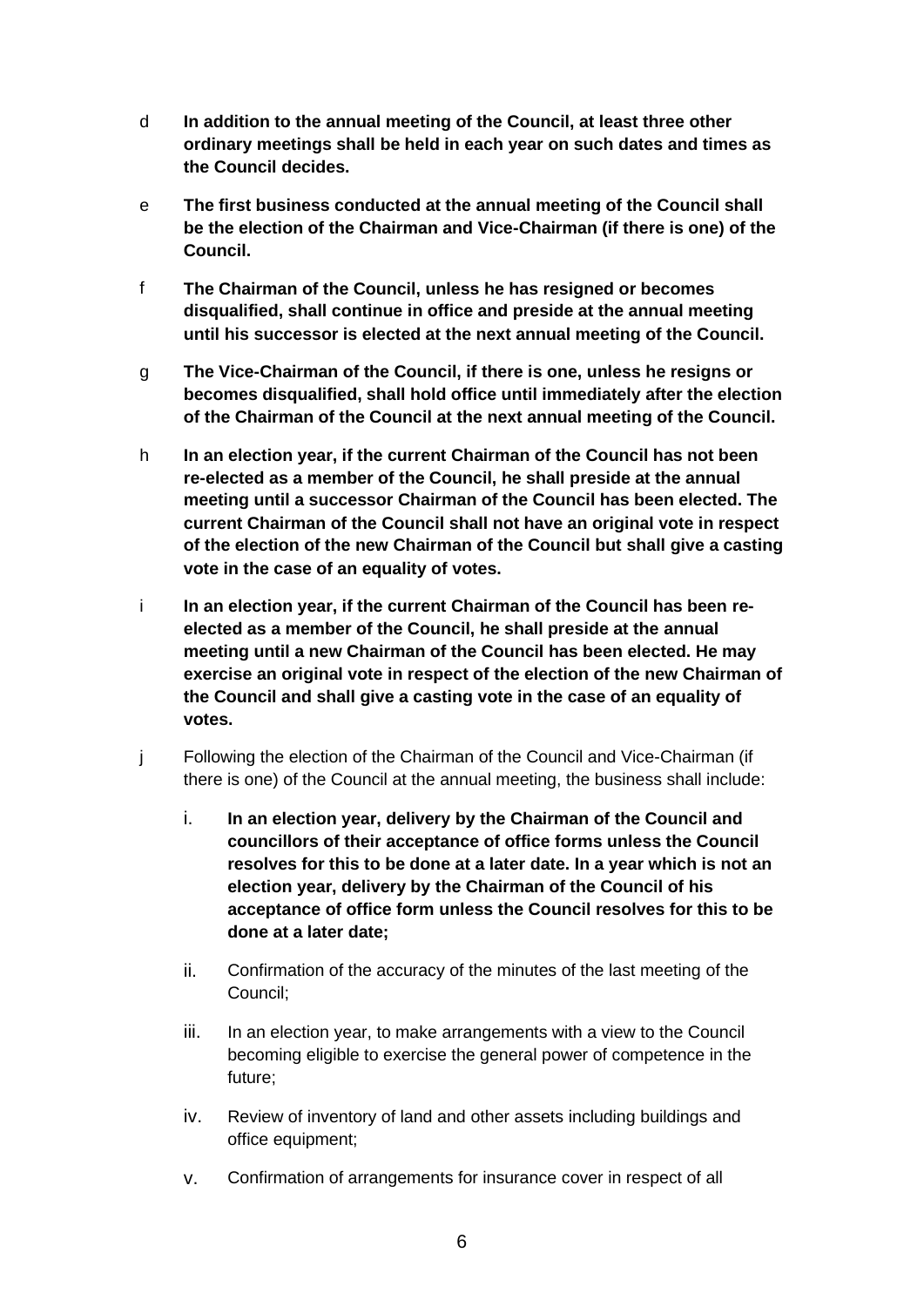insurable risks;

# <span id="page-6-0"></span> $\overline{4}$ . **EXTRAORDINARY MEETINGS OF THE COUNCIL, COMMITTEES AND SUB-COMMITTEES**

- a **The Chairman of the Council may convene an extraordinary meeting of the Council at any time.**
- b **If the Chairman of the Council does not call an extraordinary meeting of the Council within seven days of having been requested in writing to do so by two councillors, any two councillors may convene an extraordinary meeting of the Council. The public notice giving the time, place and agenda for such a meeting shall be signed by the two councillors.**

# <span id="page-6-1"></span>**PREVIOUS RESOLUTIONS**  $5<sub>1</sub>$

- a A resolution shall not be reversed within six months except either by a special motion, which requires written notice by at least 2 councillors to be given to the Proper Officer in accordance with standing order 7.
- b When a motion moved pursuant to standing order 5(a) has been disposed of, no similar motion may be moved for a further six months.

# <span id="page-6-2"></span>**VOTING ON APPOINTMENTS** 6.

a Where more than two persons have been nominated for a position to be filled by the Council and none of those persons has received an absolute majority of votes in their favour, the name of the person having the least number of votes shall be struck off the list and a fresh vote taken. This process shall continue until a majority of votes is given in favour of one person. A tie in votes may be settled by the casting vote exercisable by the chairman of the meeting.

# <span id="page-6-3"></span>**MOTIONS FOR A MEETING THAT REQUIRE WRITTEN NOTICE TO BE**   $\overline{7}$ . **GIVEN TO THE PROPER OFFICER**

a A motion shall relate to the responsibilities of the meeting for which it is tabled and in any event shall relate to the performance of the Council's statutory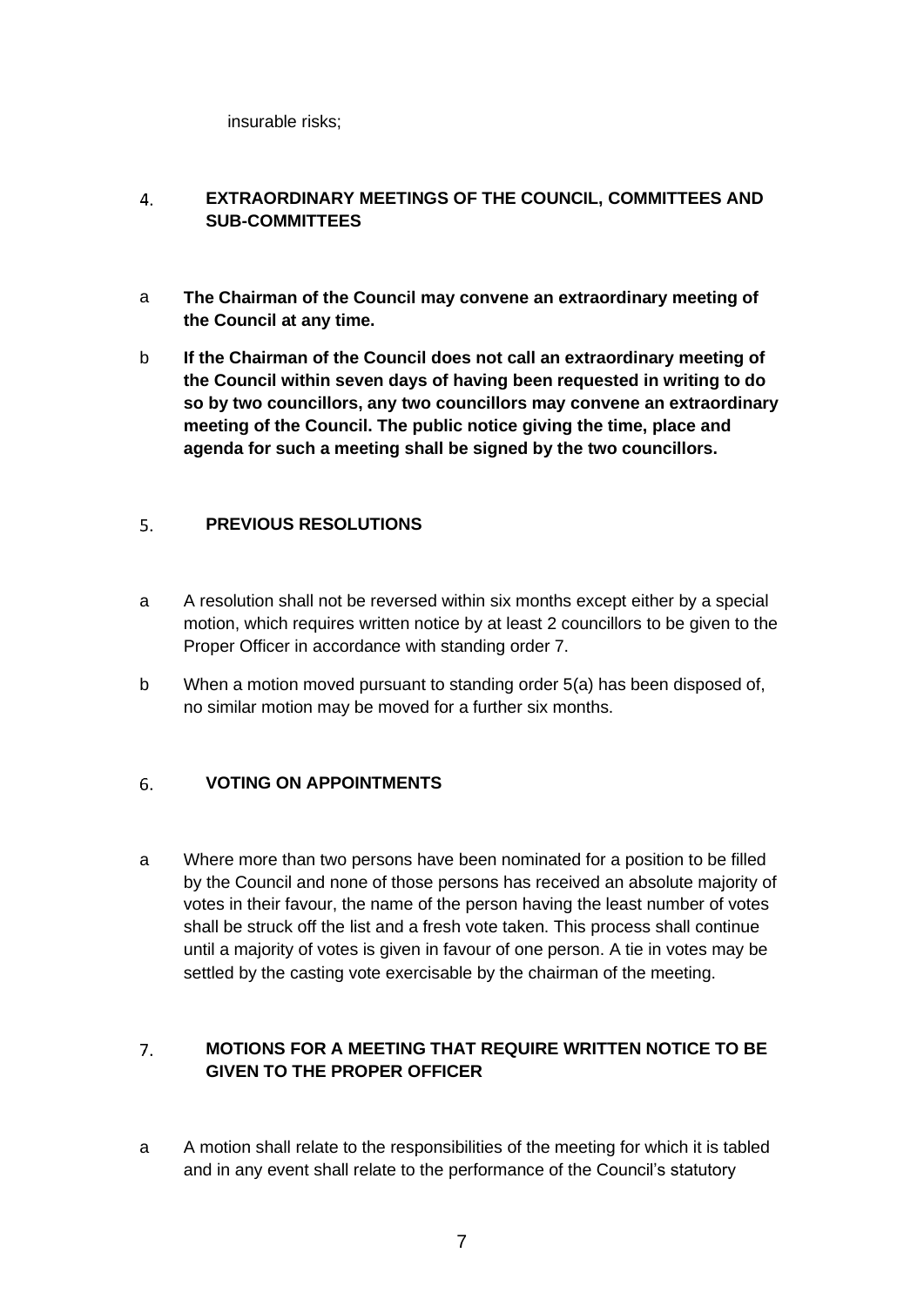functions, powers and obligations or an issue which specifically affects the Council's area or its residents.

b The decision of the Proper Officer as to whether or not to include the motion on the agenda shall be final.

# <span id="page-7-0"></span>8. **MOTIONS AT A MEETING THAT DO NOT REQUIRE WRITTEN NOTICE**

- a The following motions may be moved at a meeting without written notice to the Proper Officer:
	- i. to correct an inaccuracy in the draft minutes of a meeting;
	- ii. to move to a vote;
	- iii. to defer consideration of a motion;
	- iv. to refer a motion to a particular committee or sub-committee;
	- v. to appoint a person to preside at a meeting;
	- vi. to change the order of business on the agenda;
	- vii. to proceed to the next business on the agenda;
	- viii. to require a written report;
	- ix. to appoint a committee or sub-committee and their members;
	- x. to extend the time limits for speaking;
	- xi. to exclude the press and public from a meeting in respect of confidential or other information which is prejudicial to the public interest;
	- xii. to not hear further from a councillor or a member of the public;
	- xiii. to exclude a councillor or member of the public for disorderly conduct;
	- xiv. to temporarily suspend the meeting;
	- xv. to suspend a particular standing order (unless it reflects mandatory statutory or legal requirements);
	- xvi. to adjourn the meeting; or
	- xvii. to close the meeting.

# <span id="page-7-1"></span>**MANAGEMENT OF INFORMATION**  9.

*See also standing order 18.*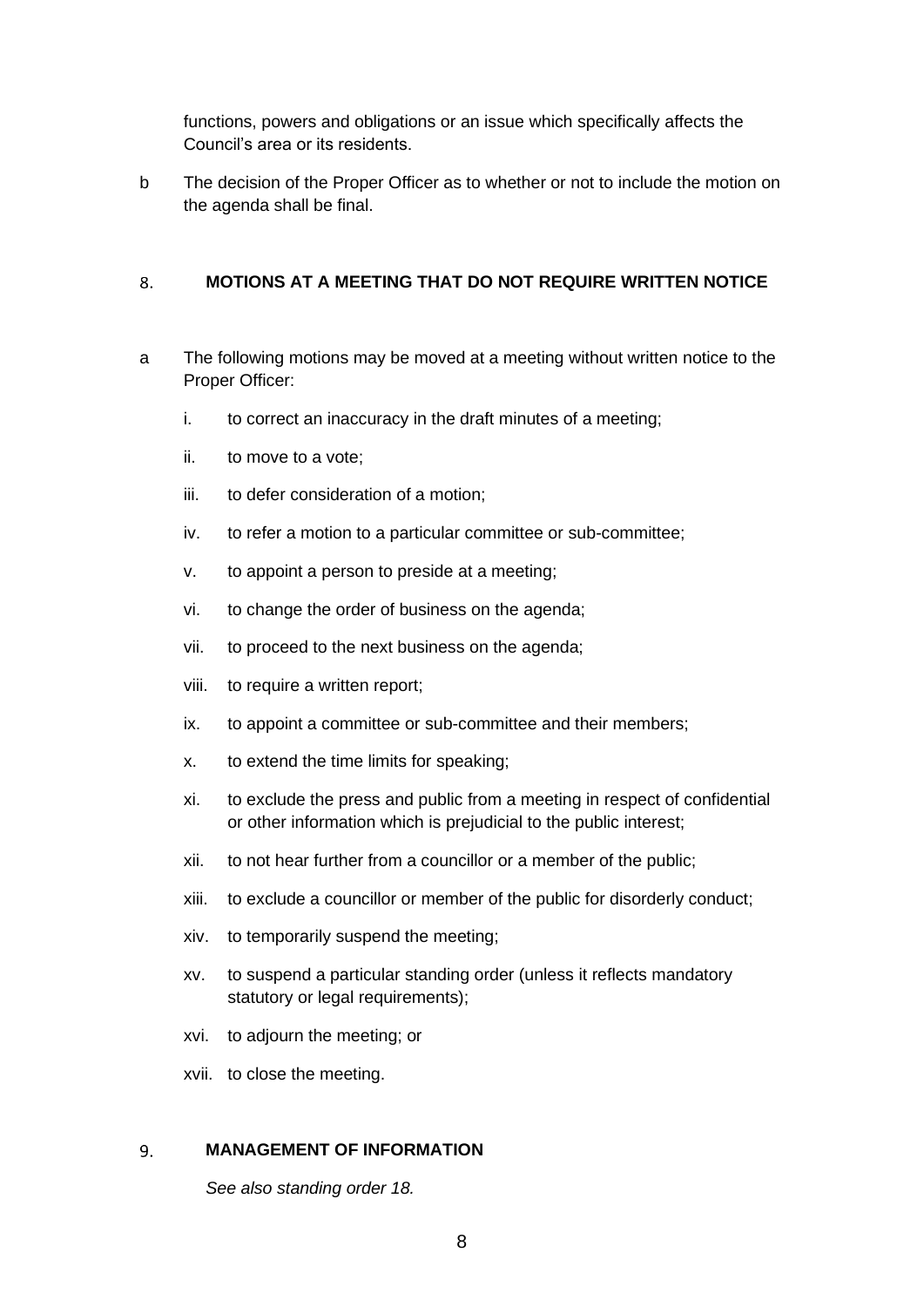- a **The Council shall have in place and keep under review, technical and organisational measures to keep secure information (including personal data) which it holds in paper and electronic form. Such arrangements shall include deciding who has access to personal data and encryption of personal data.**
- b **The Council shall have in place, and keep under review, policies for the retention and safe destruction of all information (including personal data) which it holds in paper and electronic form. The Council's retention policy shall confirm the period for which information (including personal data) shall be retained or if this is not possible the criteria used to determine that period (e.g. the Limitation Act 1980).**
- c **The agenda, papers that support the agenda and the minutes of a meeting shall not disclose or otherwise undermine confidential information or personal data without legal justification.**
- d **Councillors, staff, the Council's contractors and agents shall not disclose confidential information or personal data without legal justification.**

### <span id="page-8-0"></span>**DRAFT MINUTES**   $10.$

- a If the draft minutes of a preceding meeting have been served on councillors with the agenda to attend the meeting at which they are due to be approved for accuracy, they shall be taken as read.
- b There shall be no discussion about the draft minutes of a preceding meeting except in relation to their accuracy. A motion to correct an inaccuracy in the draft minutes shall be moved in accordance with standing order 7(a)(i).
- c The accuracy of draft minutes, including any amendment(s) made to them, shall be confirmed by resolution and shall be signed by the chairman of the meeting and stand as an accurate record of the meeting to which the minutes relate.
- d If the chairman of the meeting does not consider the minutes to be an accurate record of the meeting to which they relate, he shall sign the minutes and include a paragraph in the following terms or to the same effect:

"The chairman of this meeting does not believe that the minutes of the meeting of the ( ) held on [date] in respect of ( ) were a correct record but his view was not upheld by the meeting and the minutes are confirmed as an accurate record of the proceedings."

e **If the Council's gross annual income or expenditure (whichever is higher) does not exceed £25,000, it shall publish draft minutes on a website which is publicly accessible and free of charge not later than one month after the meeting has taken place.**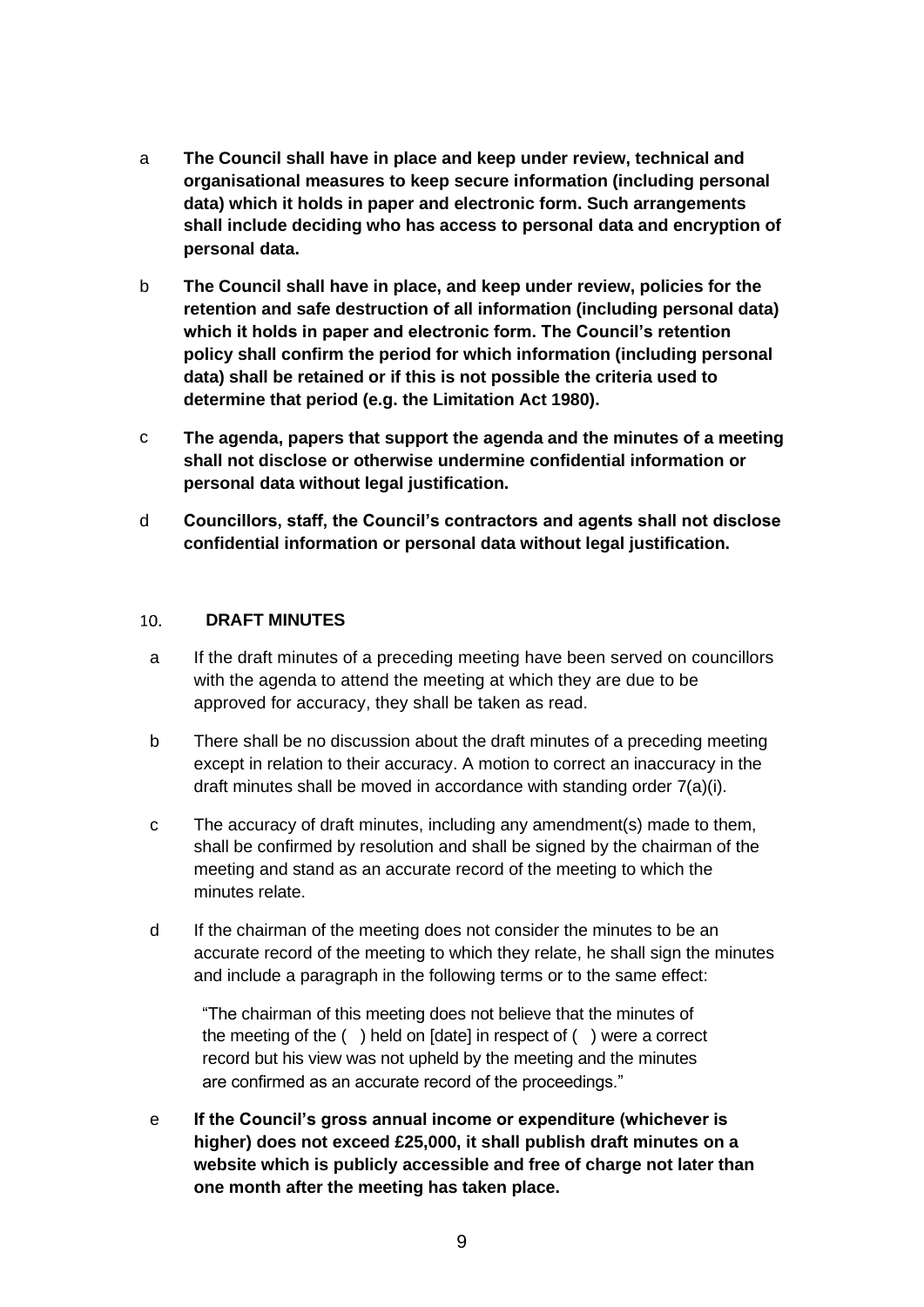# <span id="page-9-0"></span>**CODE OF CONDUCT AND DISPENSATIONS**  $11.$

- a All councillors and non-councillors with voting rights shall observe the code of conduct adopted by the Council.
- b Unless he has been granted a dispensation, a councillor or non-councillor with voting rights shall withdraw from a meeting when it is considering a matter in which he has a disclosable pecuniary interest. He may return to the meeting after it has considered the matter in which he had the interest.
- c Unless he has been granted a dispensation, a councillor or non-councillor with voting rights shall withdraw from a meeting when it is considering a matter in which he has another interest if so required by the Council's code of conduct. He may return to the meeting after it has considered the matter in which he had the interest.
- d **Dispensation requests shall be in writing and submitted to the Proper Officer** as soon as possible before the meeting, or failing that, at the start of the meeting for which the dispensation is required.
- e A decision as to whether to grant a dispensation shall be made by the Proper Officer and that decision is final.
- f A dispensation request shall confirm:
	- i. the description and the nature of the disclosable pecuniary interest or other interest to which the request for the dispensation relates;
	- ii. whether the dispensation is required to participate at a meeting in a discussion only or a discussion and a vote;
	- iii. the date of the meeting or the period (not exceeding four years) for which the dispensation is sought; and
	- iv. an explanation as to why the dispensation is sought.
- g Subject to standing orders 11(d) and (f), a dispensation request shall be considered by the Proper Officer before the meeting or, if this is not possible, at the start of the meeting for which the dispensation is required.

# **h A dispensation may be granted in accordance with standing order 11(e) if having regard to all relevant circumstances any of the following apply:**

- **i. without the dispensation the number of persons prohibited from participating in the particular business would be so great a proportion of the meeting transacting the business as to impede the transaction of the business;**
- **ii. granting the dispensation is in the interests of persons living in the**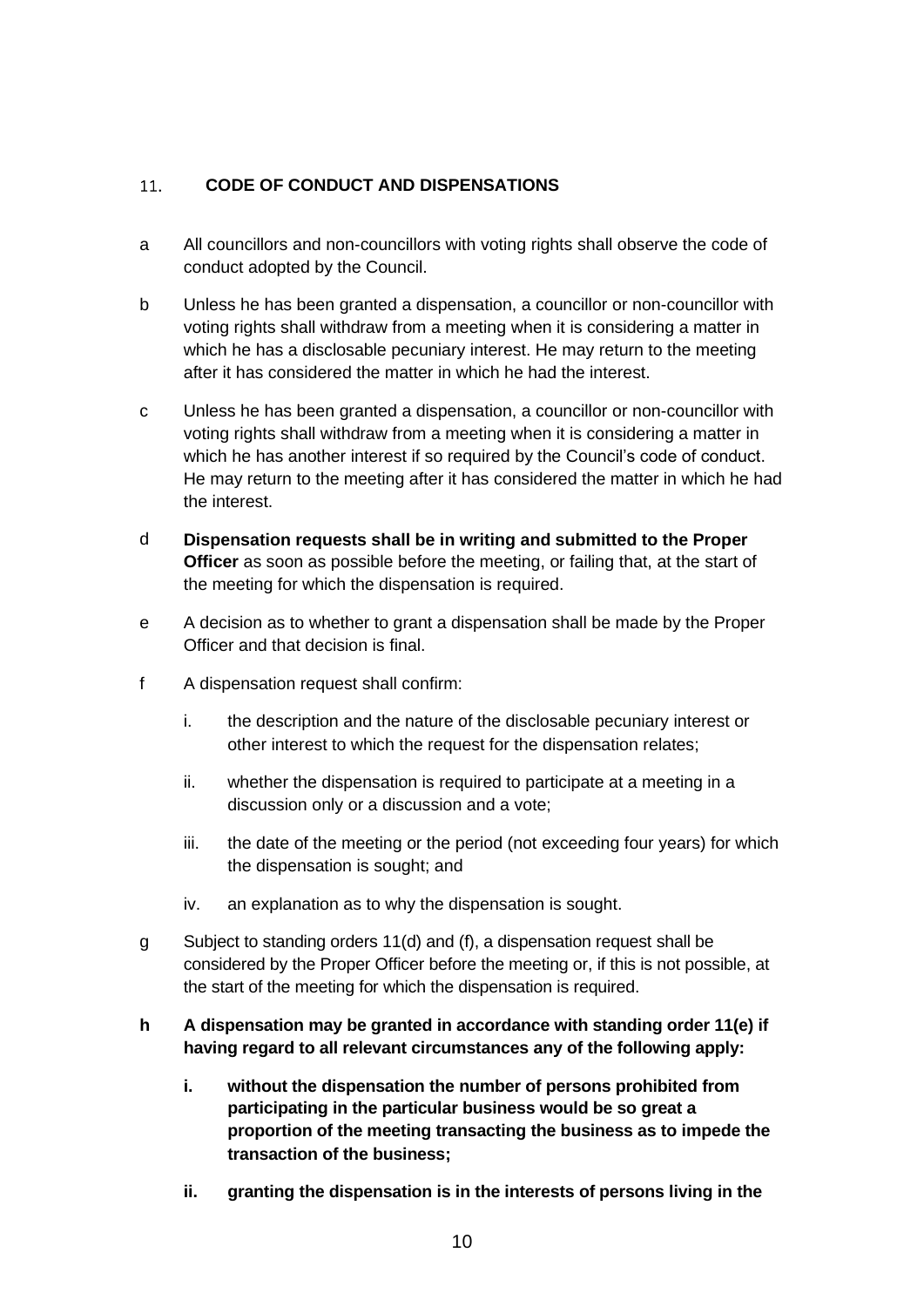# **Council's area; or**

# **iii. it is otherwise appropriate to grant a dispensation.**

# <span id="page-10-0"></span>**CODE OF CONDUCT COMPLAINTS**   $12<sub>1</sub>$

- a Upon notification by the District or Unitary Council that it is dealing with a complaint that a councillor or non-councillor with voting rights has breached the Council's code of conduct, the Proper Officer shall, subject to standing order 9, report this to the Council.
- b Where the notification in standing order 12(a) relates to a complaint made by the Proper Officer, the Proper Officer shall notify the Chairman of Council of this fact, and the Chairman shall nominate another staff member to assume the duties of the Proper Officer in relation to the complaint until it has been determined and the Council has agreed what action, if any, to take in accordance with standing order 12(d).
- c The Council may:
	- i. provide information or evidence where such disclosure is necessary to investigate the complaint or is a legal requirement;
	- ii. seek information relevant to the complaint from the person or body with statutory responsibility for investigation of the matter;
- d **Upon notification by the District or Unitary Council that a councillor or non-councillor with voting rights has breached the Council's code of conduct, the Council shall consider what, if any, action to take against him. Such action excludes disqualification or suspension from office.**

# <span id="page-10-1"></span> $13.$ **PROPER OFFICER**

- a The Proper Officer shall be either (i) the clerk or (ii) other staff member(s) nominated by the Council to undertake the work of the Proper Officer when the Proper Officer is absent.
- b The Proper Officer shall:
	- i. **at least three clear days before a meeting of the council, a committee** or a sub-committee**,**
		- **serve on councillors by delivery or post at their residences or by email authenticated in such manner as the Proper Officer thinks fit, a signed summons confirming the time, place and the agenda**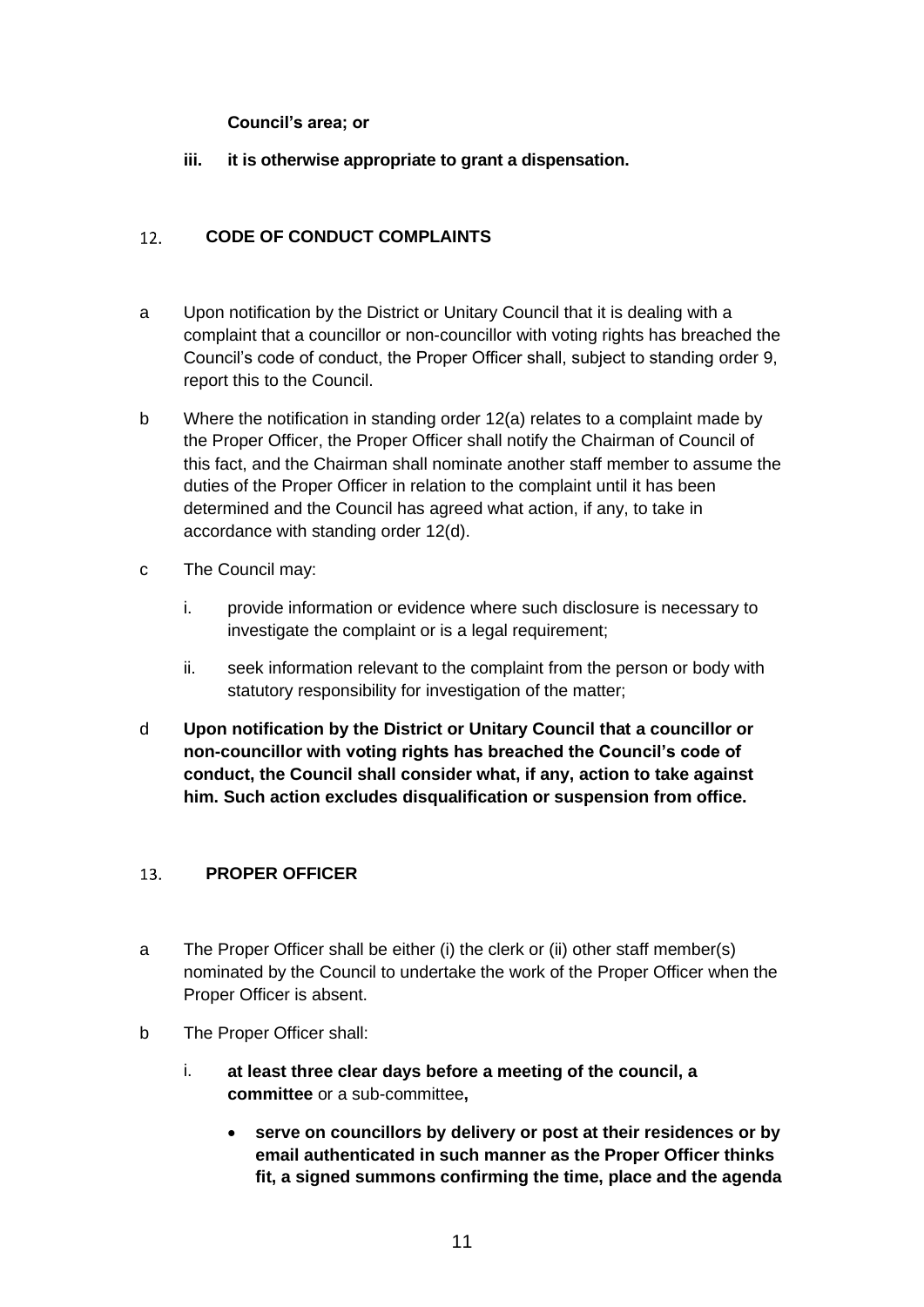**(provided the councillor has consented to service by email), and**

• **Provide, in a conspicuous place, public notice of the time, place and agenda (provided that the public notice with agenda of an extraordinary meeting of the Council convened by councillors is signed by them).**

*See standing order 1(b) for the meaning of clear days for a meeting of a full council.*

- ii. **convene a meeting of the Council for the election of a new Chairman of the Council, occasioned by a casual vacancy in his office;**
- iii. **facilitate inspection of the minute book by local government electors;**
- iv. **receive and retain copies of byelaws made by other local authorities;**
- v. hold acceptance of office forms from councillors;
- vi. assist with responding to requests made under freedom of information legislation and rights exercisable under data protection legislation, in accordance with the Council's relevant policies and procedures;
- vii. receive and send general correspondence and notices on behalf of the Council except where there is a resolution to the contrary;
- viii. assist in the organisation of, storage of, access to, security of and destruction of information held by the Council in paper and electronic form subject to the requirements of data protection and freedom of information legislation and other legitimate requirements (e.g. the Limitation Act 1980);
- ix. arrange for legal deeds to be executed; (*see also standing order 20);*
- x. arrange or manage the prompt authorisation, approval, and instruction regarding any payments to be made by the Council in accordance with its financial regulations;
- xi. manage access to information about the Council via the publication scheme; and

# <span id="page-11-0"></span>**RESPONSIBLE FINANCIAL OFFICER**  14.

a The Council shall appoint appropriate staff member(s) to undertake the work of the Responsible Financial Officer when the Responsible Financial Officer is absent.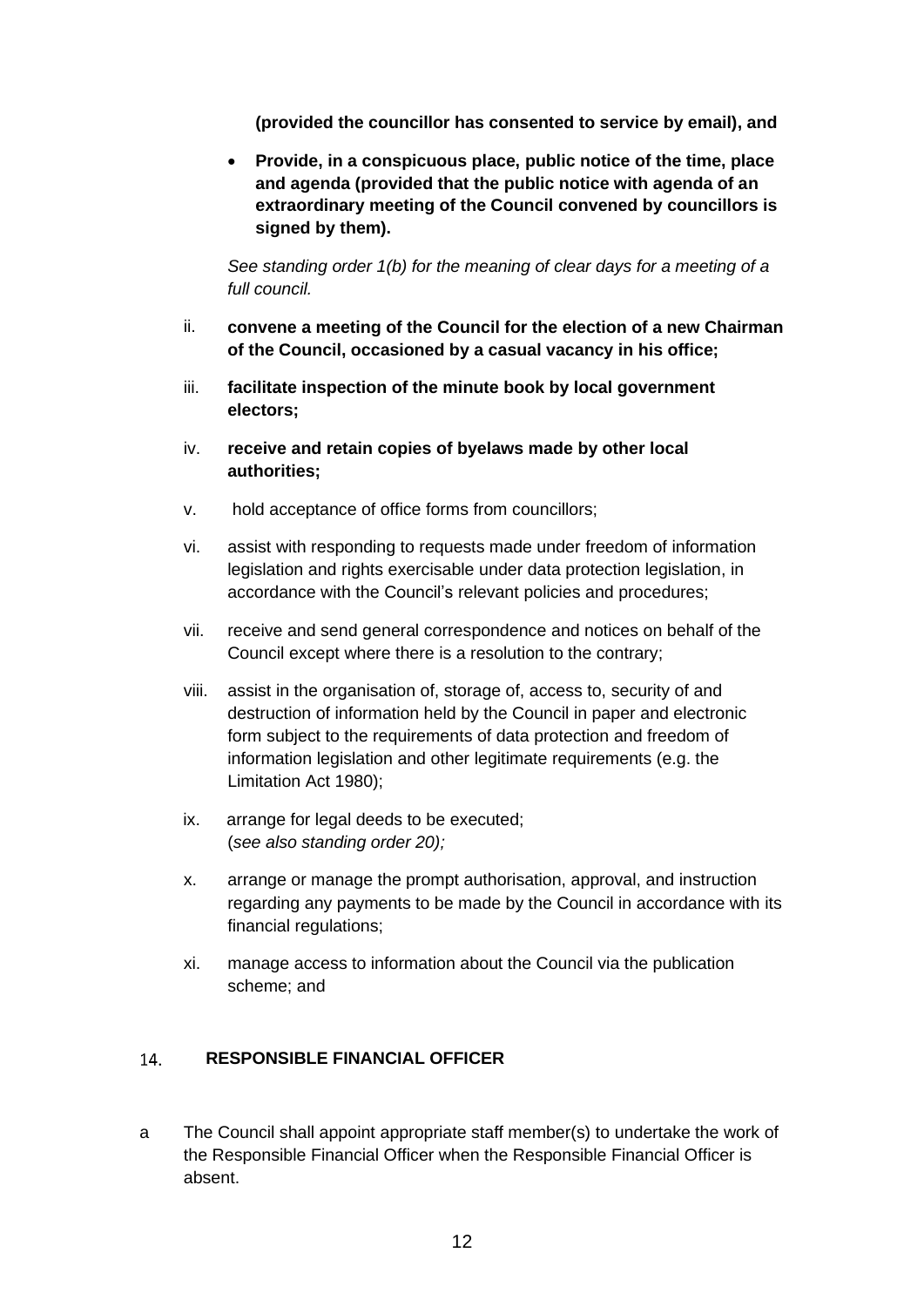# <span id="page-12-0"></span> $15.$ **ACCOUNTS AND ACCOUNTING STATEMENTS**

- a "Proper practices" in standing orders refer to the most recent version of "Governance and Accountability for Local Councils – a Practitioners' Guide".
- b All payments by the Council shall be authorised, approved and paid in accordance with the law, proper practices and the Council's financial regulations.
- c As soon as possible after the financial year end at 31 March, the Responsible Financial Officer shall provide:
	- i. each councillor with a statement summarising the Council's receipts and payments (or income and expenditure) for the last quarter and the year to date for information; and
	- ii. to the Council the accounting statements for the year in the form of Section 2 of the annual governance and accountability return, as required by proper practices, for consideration and approval.

# <span id="page-12-1"></span> $16.$ **FINANCIAL CONTROLS AND PROCUREMENT**

- a. The Council shall consider and approve financial regulations drawn up by the Responsible Financial Officer, which shall include detailed arrangements in respect of the following:
	- i. the keeping of accounting records and systems of internal controls;
	- ii. the assessment and management of financial risks faced by the Council;
	- iii. the work of the independent internal auditor in accordance with proper practices and the receipt of regular reports from the internal auditor, which shall be required at least annually;
	- iv. the inspection and copying by councillors and local electors of the Council's accounts and/or orders of payments; and
	- v. whether contracts with an estimated value below **£25,000** due to special circumstances are exempt from a tendering process or procurement exercise.
- b. Financial regulations shall be reviewed regularly and at least annually for fitness of purpose.
- c. **A public contract regulated by the Public Contracts Regulations 2015 with an estimated value in excess of £25,000 but less than the relevant**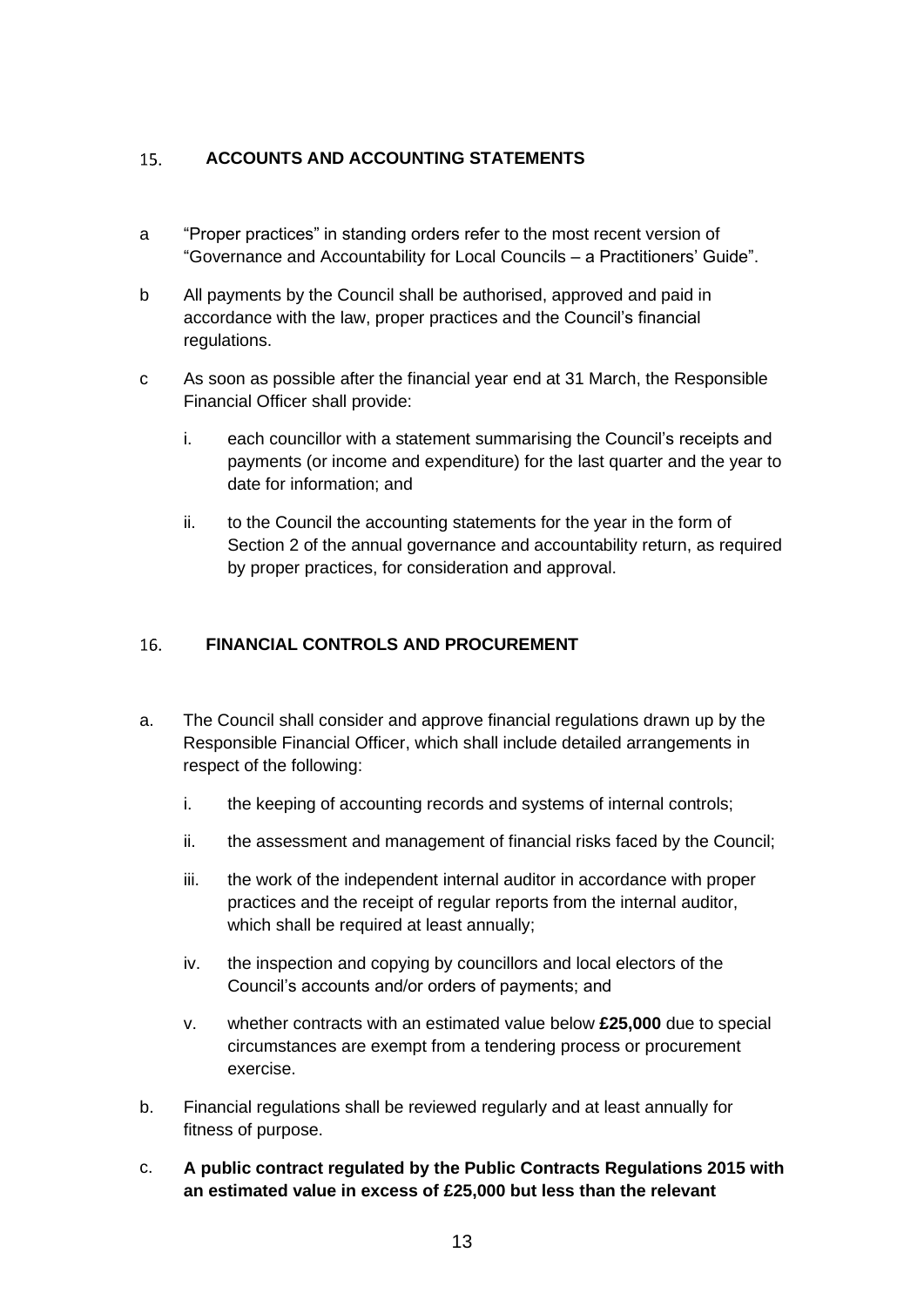**thresholds in standing order 16(f) is subject to Regulations 109-114 of the Public Contracts Regulations 2015 which include a requirement on the Council to advertise the contract opportunity on the Contracts Finder website regardless of what other means it uses to advertise the opportunity unless it proposed to use an existing list of approved suppliers (framework agreement).**

- d. Subject to additional requirements in the financial regulations of the Council, the tender process for contracts for the supply of goods, materials, services or the execution of works shall include, as a minimum, the following steps:
	- i. a specification for the goods, materials, services or the execution of works shall be drawn up;
	- ii. an invitation to tender shall be drawn up to confirm (i) the Council's specification (ii) the time, date and address for the submission of tenders (iii) the date of the Council's written response to the tender and (iv) the prohibition on prospective contractors contacting councillors or staff to encourage or support their tender outside the prescribed process;
	- iii. the invitation to tender shall be advertised in a local newspaper and in any other manner that is appropriate;
	- iv. tenders are to be submitted in writing in a sealed marked envelope addressed to the Proper Officer;
	- v. tenders shall be opened by the Proper Officer in the presence of at least one councillor after the deadline for submission of tenders has passed;
	- vi. tenders are to be reported to and considered by the appropriate meeting of the Council or a committee or sub-committee with delegated responsibility.
- e. Neither the Council, nor a committee or a sub-committee with delegated responsibility for considering tenders, is bound to accept the lowest value tender.
- f. **A public contract regulated by the Public Contracts Regulations 2015 with an estimated value in excess of £181,302 for a public service or supply contract or in excess of £4,551,413 for a public works contract (or other thresholds determined by the European Commission every two years and published in the Official Journal of the European Union (OJEU)) shall comply with the relevant procurement procedures and other requirements in the Public Contracts Regulations 2015 which include advertising the contract opportunity on the Contracts Finder website and in OJEU.**
- g. **A public contract in connection with the supply of gas, heat, electricity, drinking water, transport services, or postal services to the public; or the provision of a port or airport; or the exploration for or extraction of gas, oil or solid fuel with an estimated value in excess of £363,424 for a**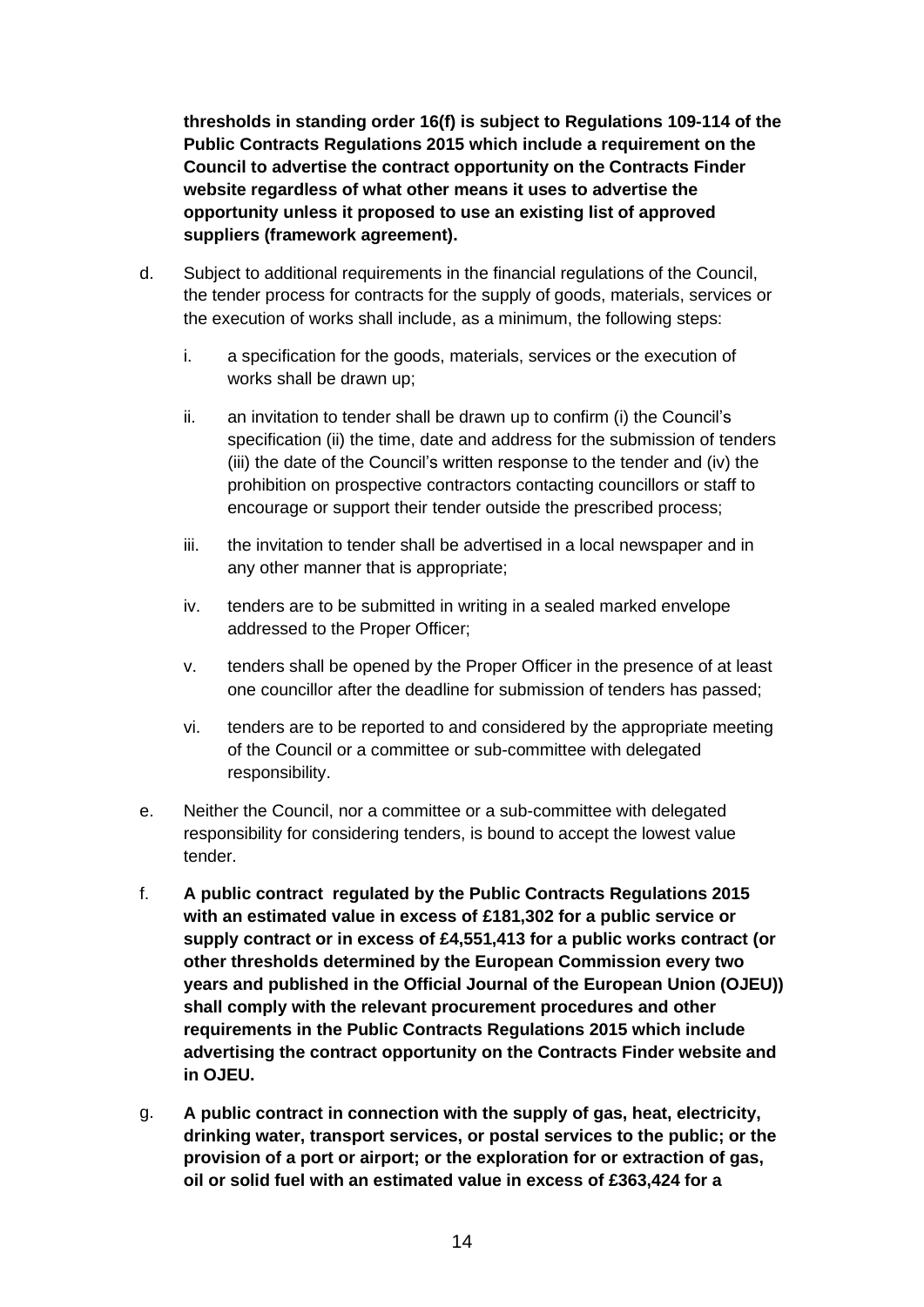**supply, services or design contract; or in excess of £4,551,413 for a works contract; or £820,370 for a social and other specific services contract (or other thresholds determined by the European Commission every two years and published in OJEU) shall comply with the relevant procurement procedures and other requirements in the Utilities Contracts Regulations 2016.**

# <span id="page-14-0"></span> $17.$ **HANDLING STAFF MATTERS**

- a A matter personal to a member of staff that is being considered by a meeting of the Council is subject to standing order 9.
- b Subject to the Council's policy regarding absences from work, the Council's most senior member of staff shall notify the chairman or, if he is not available, the vice-chairman of the council of absence occasioned by illness or other reason and that person shall report such absence to the council at its next meeting.
- c Subject to the Council's policy regarding the handling of grievance matters, the Council's most senior member of staff (or other members of staff) shall contact the chairman or in his absence, the vice-chairman of the council in respect of an informal or formal grievance matter, and this matter shall be reported back and progressed by resolution of the council.
- d Subject to the Council's policy regarding the handling of grievance matters, if an informal or formal grievance matter raised by the Clerk/RFO relates to the chairman or vice-chairman of the council, this shall be communicated to another member of the council, which shall be reported back and progressed by resolution of the council.
- e Any persons responsible for all or part of the management of staff shall treat as confidential the written records of all meetings relating to their performance, capabilities, grievance or disciplinary matters.

# <span id="page-14-1"></span>18. **RESPONSIBILITIES TO PROVIDE INFORMATION**

*See also standing order 19.*

- a **In accordance with freedom of information legislation, the Council shall publish information in accordance with its publication scheme and respond to requests for information held by the Council.**
- b. *If gross annual income or expenditure (whichever is higher) does not exceed £25,000* **The Council shall publish information in accordance with the requirements of the Smaller Authorities (Transparency Requirements)**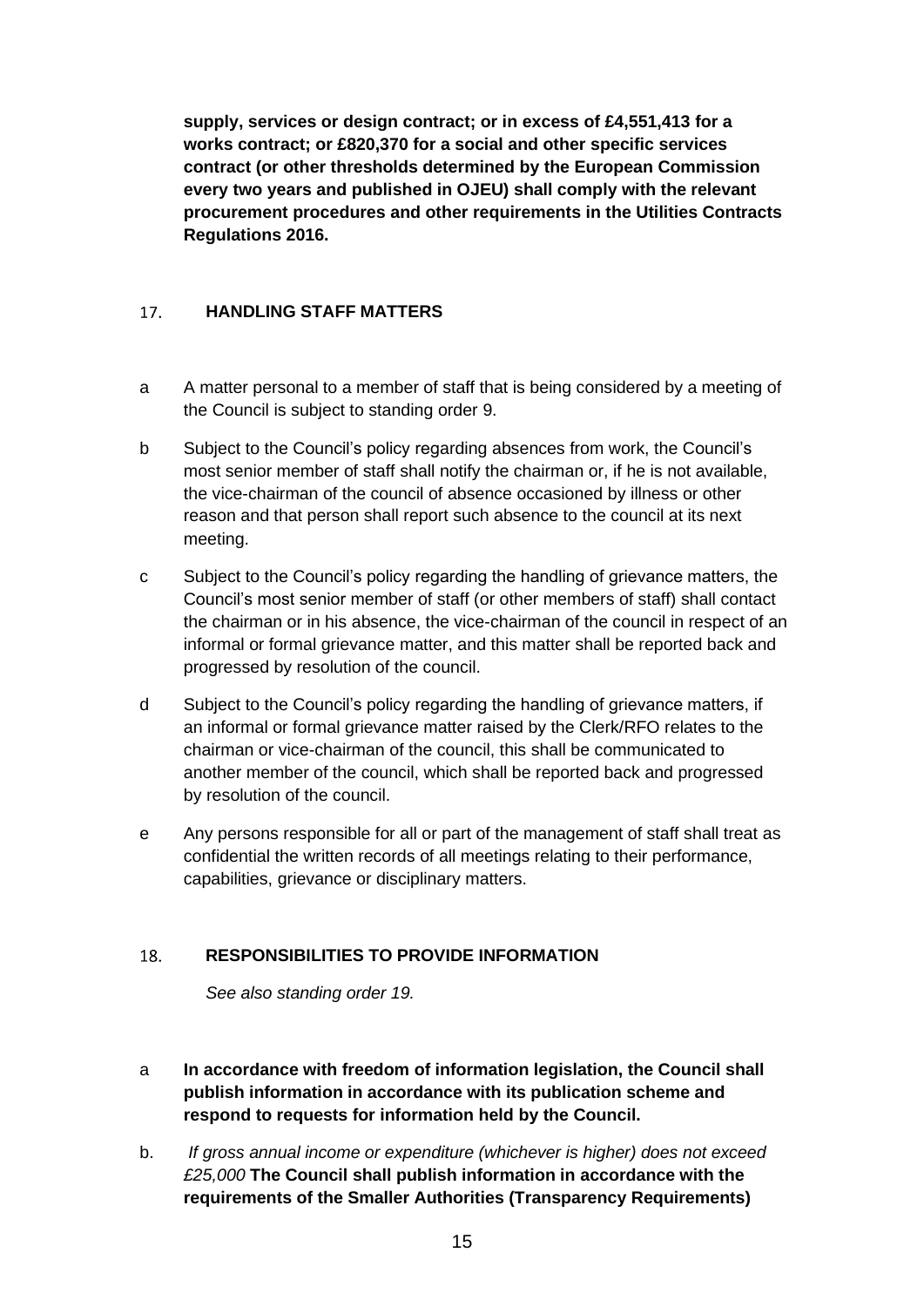# **(England) Regulations 2015.**

<span id="page-15-0"></span>19. **RESPONSIBILITIES UNDER DATA PROTECTION LEGISLATION**  (Below is not an exclusive list).

*See also standing order 9.*

- a **The Council shall have policies and procedures in place to respond to an individual exercising statutory rights concerning his personal data.**
- b **The Council shall have a written policy in place for responding to and managing a personal data breach.**
- c **The Council shall keep a record of all personal data breaches comprising the facts relating to the personal data breach, its effects and the remedial action taken.**
- d **The Council shall ensure that information communicated in its privacy notice(s) is in an easily accessible and available form and kept up to date.**
- e **The Council shall maintain a written record of its processing activities.**

### <span id="page-15-1"></span> $20.$ **EXECUTION AND SEALING OF LEGAL DEEDS**

- a A legal deed shall not be executed on behalf of the Council unless authorised by a resolution.
- b **Subject to standing order 20(a), any two councillors may sign, on behalf of the Council, any deed required by law and the Proper Officer shall witness their signatures.**

*The above is applicable to a Council without a common seal.*

# <span id="page-15-2"></span>21. **COMMUNICATING WITH DISTRICT AND COUNTY OR UNITARY COUNCILLORS**

a An invitation to attend a meeting of the Council shall be sent, together with the agenda, to the ward councillor(s) of the District and County Council OR Unitary Council representing the area of the Council.